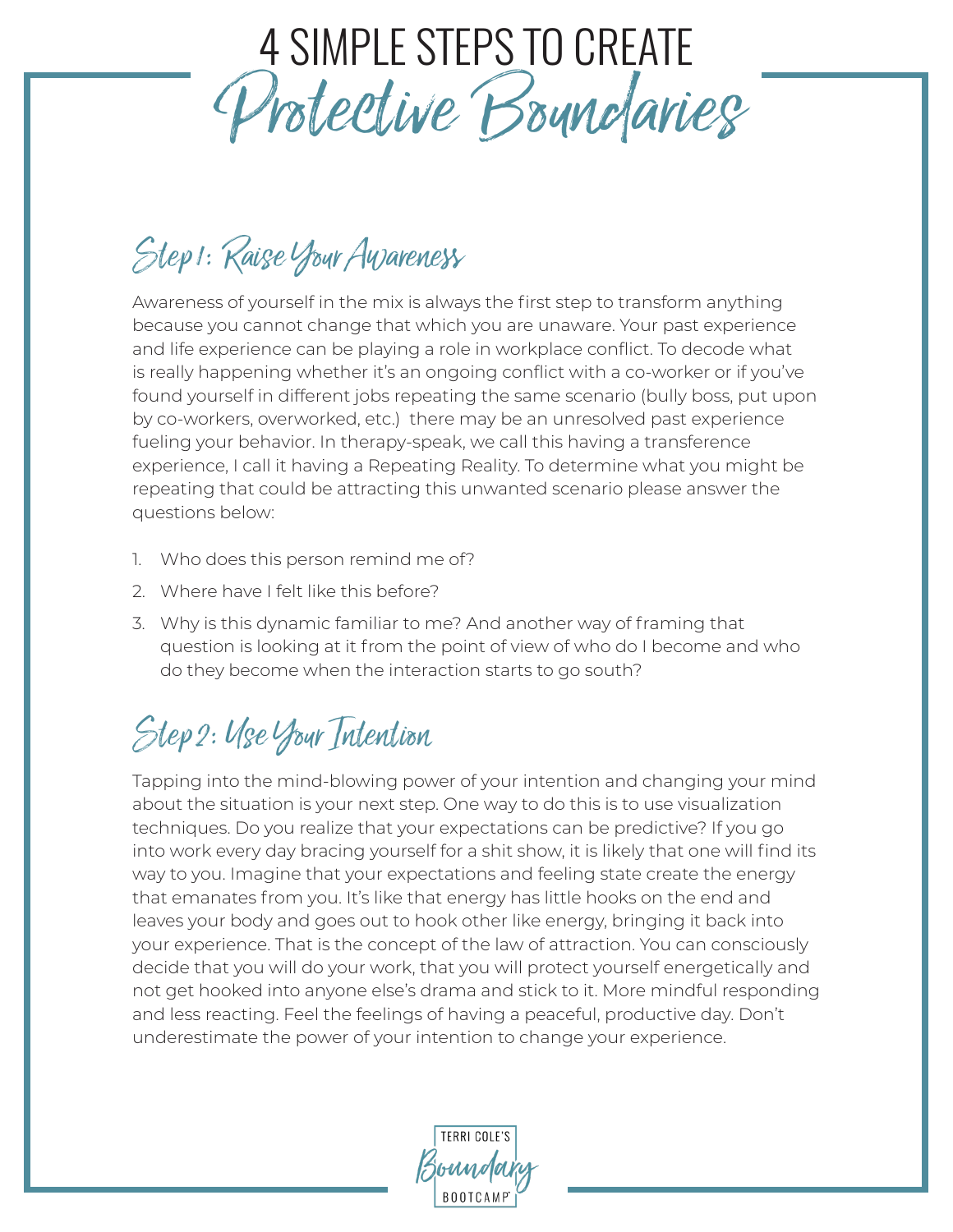# 4 SIMPLE STEPS TO CREATE Protective Boundaries

#### "WHEN YOU CHANGE THE WAY YOU LOOK AT THINGS, THE THINGS YOU LOOK AT CHANGE."

Dr. Wayne Dyer

### Step 3: Power Pose

Try a Power Pose experiment and see how it impacts your confidence at work. Amy Cuddy and fellow researchers at Harvard, conducted a controversial study that indicated that in as little as two minutes a day standing in one of the power positions (the easiest to describe is standing tall, arms high above your head in a V shape or victory stance with legs spread about hip distance apart) increases confidence and good feeling hormones released in the body. Participants reported feeling more confident, assertive and powerful. (For more on this watch Amy Cuddy's TED Talk) Even with the controversy around Amy's research being a 'pseudoscience' I think there is something to it and really, what do you have to lose?

### Step 4: Speak Up

Sometimes drawing boundaries requires you to actually say what's on your mind. You can make a simple request to coworkers or your boss when it comes to your boundary preferences. And before saying something, get clear about what your body language is already broadcasting to make sure it is aligned with how you feel. For example, If you prefer to be quiet in the morning and you have a chatty co-worker who starts yakking the moment you walk in, you can consciously use body language as a powerful tool to communicate your preference. Use closed body language such as leaning into your computer